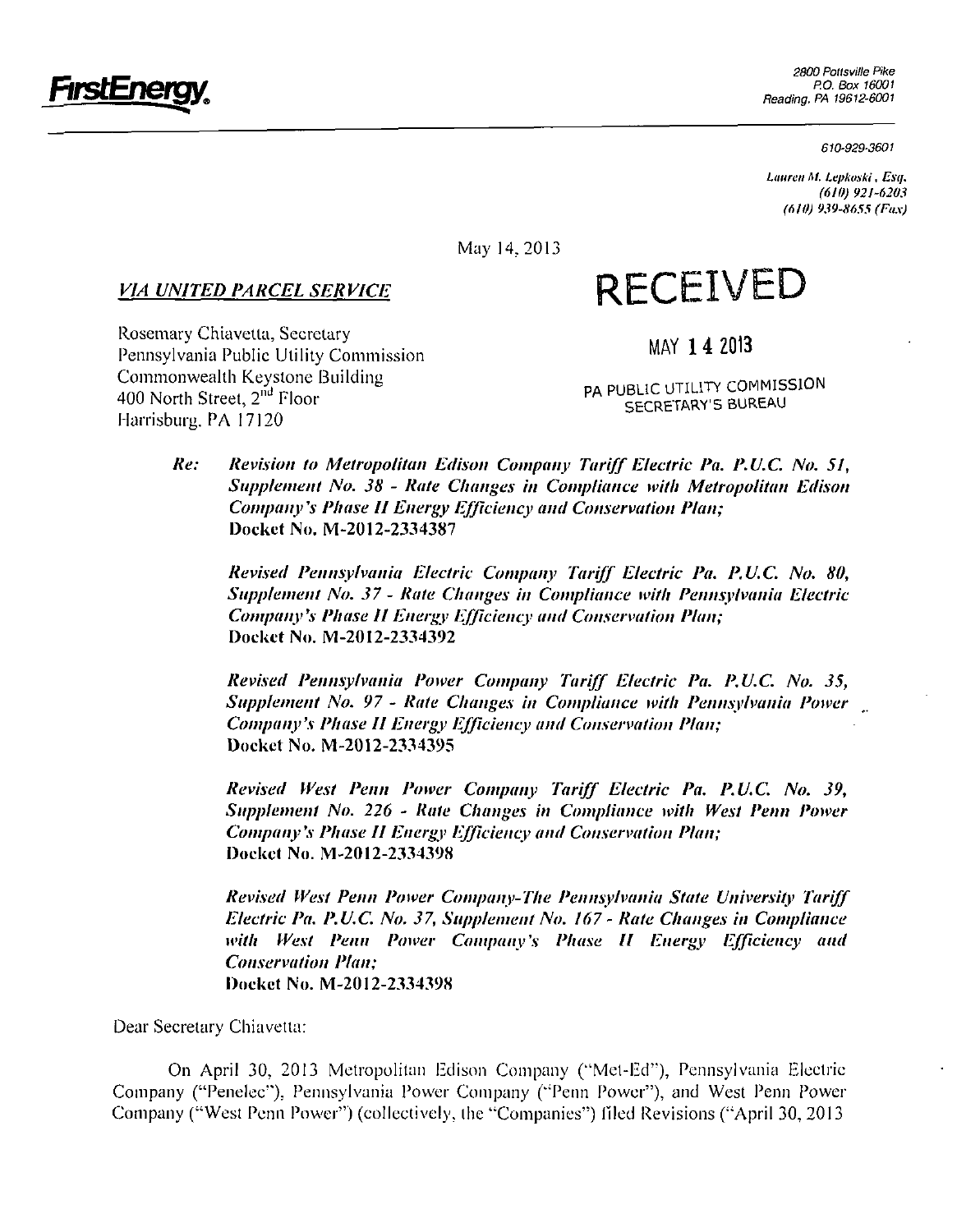#### Rosemary Chiavetta, Secretary May 14, 2013 Page 2

Revisions") to their Phase II Energy and Efficiency and Conservation ("EE&C") Plans at the above-referenced dockets. The April 30, 2012 Revisions were at the direction of the Bureau of Audits to help clarify the Companies final reconciliation procedure.

On May 10, 2013, the Met-Ed Industrial User Group ("MEIUG"), the Penelec Industrial Customer Alliance ("PICA"), the Penn Power Users Group ("PPUG"), and Ihe West Penn Power Induslrial Inlervenors ("WPPH") (collectively, the "Industrial Cuslomer Groups") submitted a letter in response to the Companies' April 30, 2013 Revisions. The Industrial Customer Groups were the only party in the above-docketed proceedings lo respond lo the Companies' April 30, 2013 Revisions.

The Industrial Customer Groups have laid out two concerns in their May 10, 2013 letter. First, the Industrial Customer Groups are concerned that the Companies' final reconciliation procedure extends Phase II cost recovery four months after the expiration of the Phase II EE&C Plans. Second, the Industrial Customer Groups are concerned lhat the final reconciliation would begin on January 1, 2017, when the Phase II EE&C costs and revenues will be completed on September 30, 2016.

To address the Industrial Customer Groups' firsl concern, ihe Companies have certain program costs, such as saving measurement, administration, and consulting costs lhat will continue lo accrue after the expiration of the Companies' Phase II EE&C Plans. For example, each Company's Final Evaluation Measurement and Verification Report will likely be due to the Commission in November 2016 (the same report for Phase I is due on November 15, 2013). In addition, the Companies will be processing rebates to qualifying customers for several months following the close of the Phase II program. A customer that installs a qualifying measure in May might apply in June or July, and such application could easily be processed as late as September. The Companies must be able to recover such costs lhat are incurred after May 31, 2016, but are still part of the Companies' Phase II EE&C Plans.

With regard to the Industrial Customer Groups' second concern, the Companies are following the reconciliation process described under Section 1307 $(e)$  of the Pennsylvania Public Utility Code, 66 Pa. C.S. § 1307(e). Each Company will file a Reconciliation Statement of Revenues and Expenses thirty days after September 30, 2016. At that time, the Commission will have sixly days within the filing of the Reconciliation Statement of Revenues and Expenses lo hold hearings on the matter.

The Companies respectfully request thai the Companies' April 30, 2013 Revisions that were requested al the direction of the Bureau of Audits in order to clarify the Companies final reconciliation procedure be approved by the Pennsylvania Public Utility Commission.

Very truly yours,

*A . i i • ftbrn* Lauren M. Lepkoski

c: Lori Burger- Bureau of Audits (via email and first class mail) Paul Diskin - Bureau of Technical Utility Services (via email and first class mail)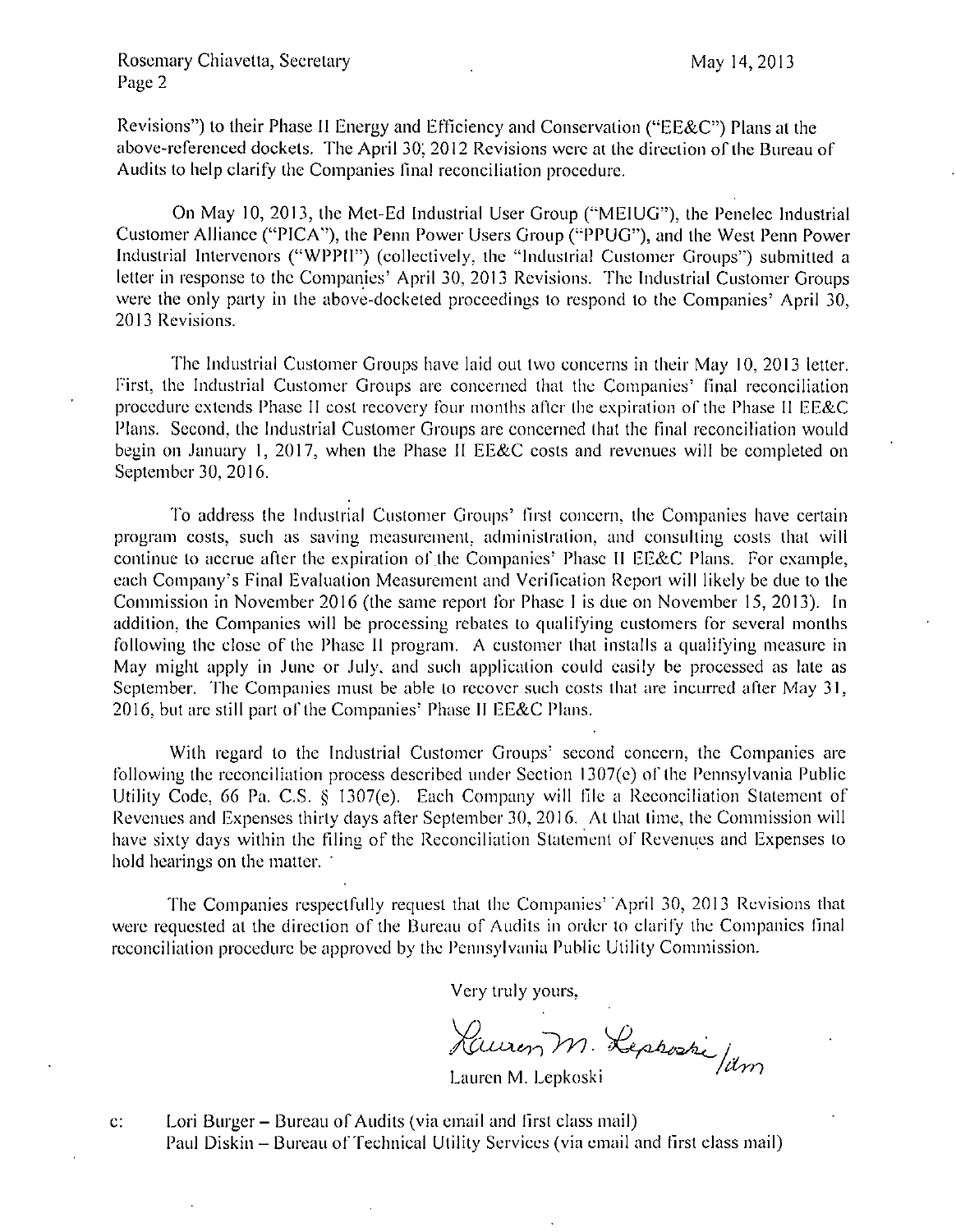### **BEFORE THE PENNSYLVANIA PUBLIC UTILITY COMMISSION**

#### **CERTIFICATE OF SERVICE**

I hereby certify that 1 have this day served a true copy of the foregoing document upon the parties listed below in accordance with the requirements of  $\S$  1.54 (relating to service by a party).

Via electronic mail and firsl class mail, as follows:

Daniel Asmus Office of Small Business Advocate Commerce Building 300 North Second Street, Suite 1102 Harrisburg, PA 17101 dasmus@pa.gov

Henry S. Geller Patrick M. Cicero Pa Utility Law Project 118 Locust Street Harrisburg, PA 17101 pulp@palegalaid.nel

Susan E. Bruce Charis Mincavage Vasiliki Karandrikas Teresa K.. Schmittbergcr McNees Wallace & Nurick LLC 100 Pine Street P. O. Box 1166 Harrisburg, PA 17108-1166 sbruce@mwn.com cmincavage@mwn.com tschmittberger@mwn.com

Candis Tunilo Christy Appleby Office of Consumer Advocate 555 Walnut Street 5th Floor, Forum Place Harrisburg, PA 17101-1923 ctunilo@paoca.org cappleby@paoca.org

Heather M. Langeland, Staff Attorney PennFulurc 200 Firsl Avenue, Suite 200 Pittsburgh, PA 15222 langeland@penn future.com

Derrick Price Williamson Barry A. Naum Spilman, Thomas & Battle, PLLC 1100 Bent Creek Boulevard, Suite 10 Mechanicsburg, PA 17050 dwilIiamson@spilmanlaw.com bnaum@spilmanlaw.com



MAY 14 2013

PA PUBLIC UTILITY COMMISSION SECRETARY'S BUREAU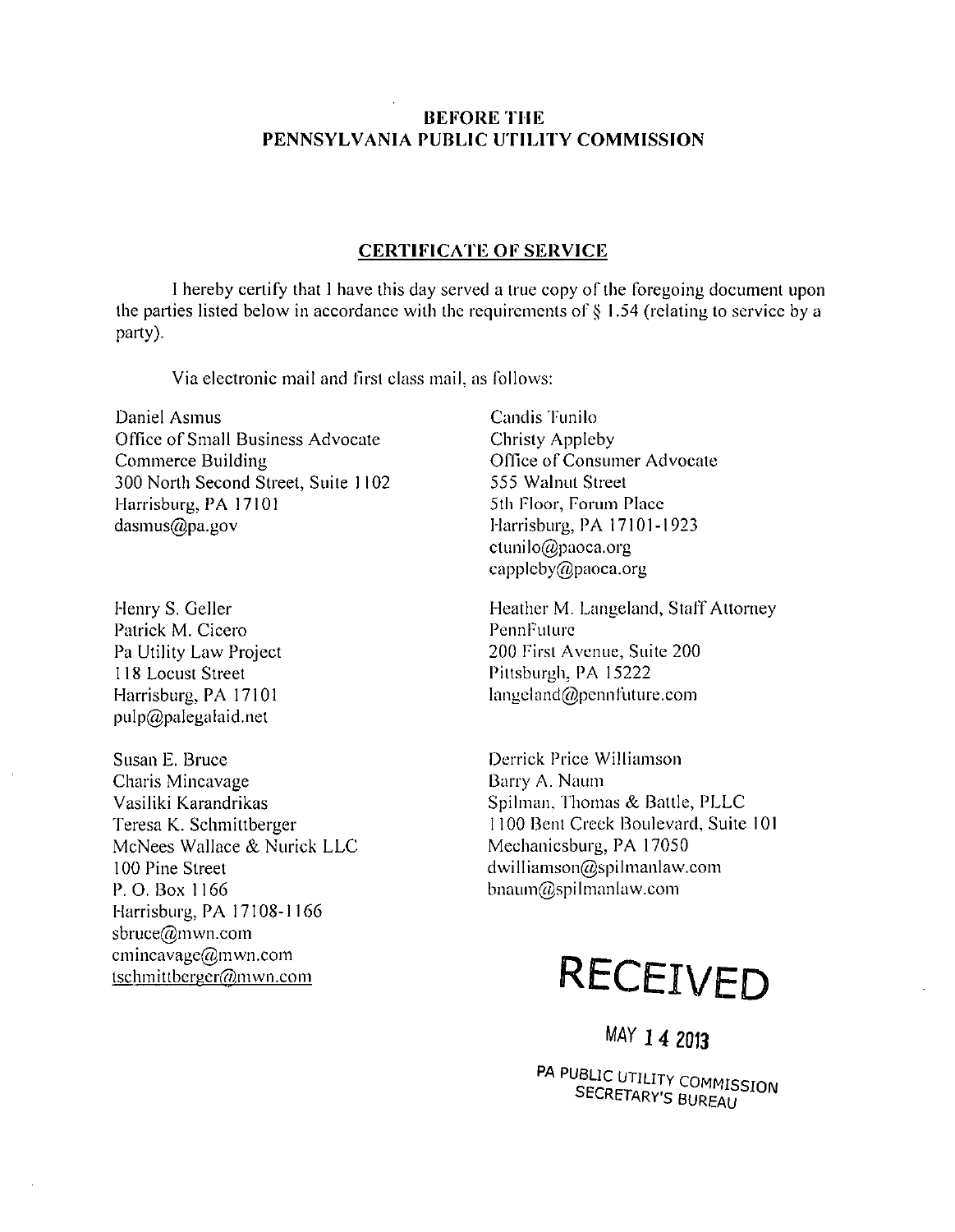Julia A. Conover Hawke McKeon & Sniscak LLP P. 0. Box 1778 100 North Tenth Street Harrisburg, PA 17101 Jaconover@hmsIegal.com

Thomas Sniscak Hawke McKeon & Sniscak LLP P. 0. Box 1778 100 North Tenth Street Harrisburg, PA 17101 tjsniscak@hmslegal.com

Jeffrey J. Norton Bckert Seamans Cherin & Mellolt LLC 213 Market Street, 8th Floor Harrisburg, PA 17101 jnorton@eckertseamans.com

Mark C. Morrow Chief Regulatory Counsel UG1 Corporation 460 North Gulph Road King of Prussia, PA 19406 morrowm@ugicorp.com

Joseph L. Vullo Burke Vullo Reilly Roberts 1460 Wyoming Avenue Forty Fori, PA 18704 jlvullo@aol.com

Robert Knecht industrial Bconomics 2067 Massachuselts Avenue Cambridge, MA 02140 rdk@indecon.com

Dale: May 14, 2013

Lauren M. Lepkoski Atlorney No. 94800 FirstEnergy Service Company P. 0. Box 16001 2800 Pottsviile Pike Reading, PA 19612-6001 (610) 921-6203 llepkoski@firstenergycorp.com